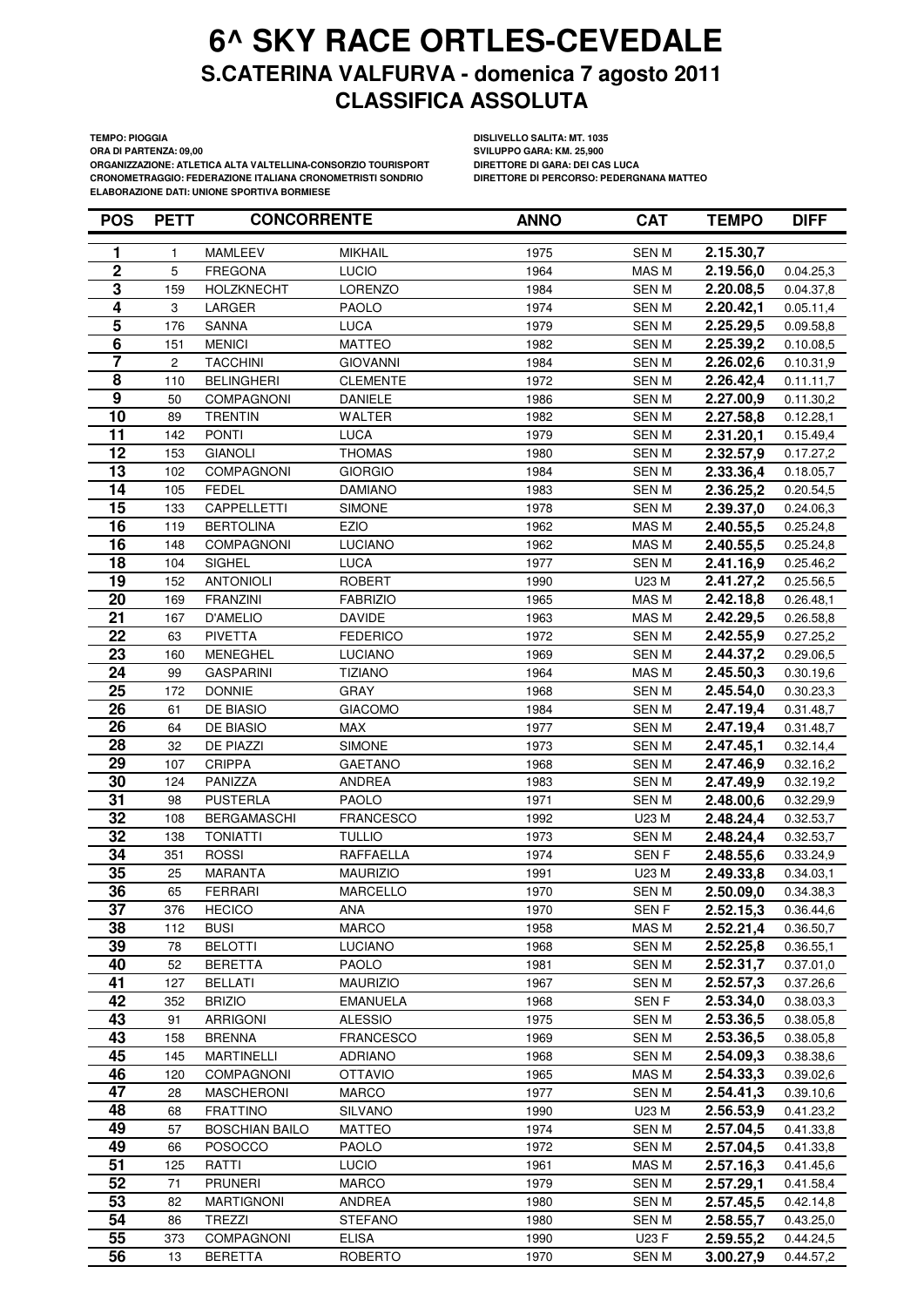| 56              | 353 | <b>BERTASA</b>    | <b>CINZIA</b>    | 1974 | SEN <sub>F</sub> | 3.00.27,9 | 0.44.57,2 |
|-----------------|-----|-------------------|------------------|------|------------------|-----------|-----------|
| 58              | 136 | <b>MOIOLA</b>     | <b>PIERLUIGI</b> | 1973 | <b>SENM</b>      | 3.00.49,8 | 0.45.19,1 |
| 59              | 83  | <b>ANGELI</b>     | <b>GILBERTO</b>  | 1968 | <b>SENM</b>      | 3.01.14,5 | 0.45.43,8 |
| 60              | 48  | CHIARELLO         | ANGELO           | 1966 | MAS M            | 3.02.51,2 | 0.47.20,5 |
| 61              | 90  | <b>SALA</b>       | <b>MAURIZIO</b>  | 1965 | MAS M            | 3.02.51,2 | 0.47.20,5 |
| 62              | 134 | <b>DEL BARBA</b>  | <b>STEFANO</b>   | 1970 | <b>SENM</b>      | 3.02.58,9 | 0.47.28,2 |
| 63              | 375 | <b>COMBI</b>      | <b>LORENZA</b>   | 1975 | SEN F            | 3.03.20,5 | 0.47.49,8 |
| 64              | 361 | CARDONE           | <b>DEBORA</b>    | 1975 | SEN F            | 3.03.27,5 | 0.47.56,8 |
| 65              | 77  | CONFORTOLA        | <b>RODOLFO</b>   | 1967 | <b>SENM</b>      | 3.03.44,8 | 0.48.14,1 |
| 66              | 122 | <b>ZANONI</b>     | <b>EROS</b>      | 1983 | <b>SENM</b>      | 3.04.20,0 | 0.48.49,3 |
| 67              | 40  | <b>BONACINA</b>   | <b>GIORGIO</b>   | 1960 | MAS M            | 3.05.41,8 | 0.50.11,1 |
| 68              | 72  | <b>BARUFFALDI</b> | <b>MARCO</b>     | 1971 | <b>SENM</b>      | 3.05.43,6 | 0.50.12,9 |
| 68              | 73  | <b>POMONI</b>     | OSCAR            | 1971 | <b>SENM</b>      | 3.05.43,6 | 0.50.12,9 |
| 70              | 135 | <b>MARSETTI</b>   | LORENZO          | 1969 | SEN M            | 3.05.48,7 | 0.50.18,0 |
| $\overline{71}$ | 155 | <b>DOZIO</b>      | LUIGI            | 1968 | SEN M            | 3.06.17,4 | 0.50.46,7 |
| $\overline{72}$ | 123 | <b>BAROLI</b>     | <b>VITTORIO</b>  | 1976 | <b>SENM</b>      | 3.06.32,2 | 0.51.01,5 |
| 73              | 51  | <b>ROSSI</b>      | MASSIMO          | 1967 | SEN M            | 3.06.42,6 | 0.51.11,9 |
| $\overline{74}$ | 154 | <b>LONGHI</b>     | <b>DAVIDE</b>    | 1969 | <b>SENM</b>      | 3.07.09,9 | 0.51.39,2 |
| 75              | 131 | <b>MAGNI</b>      | <b>DAVIDE</b>    | 1968 | <b>SENM</b>      | 3.08.34,3 | 0.53.03,6 |
| 76              | 354 | <b>FRIGIERIE</b>  | <b>STEPHANIE</b> | 1985 | SEN F            | 3.08.36,6 | 0.53.05,9 |
| 77              | 44  | <b>BORDONI</b>    | PAOLO CARLO      | 1964 | MAS M            | 3.08.53,5 | 0.53.22,8 |
| 77              | 379 | <b>BESSEGHINI</b> | <b>CINZIA</b>    | 1978 | SEN F            | 3.08.53,5 | 0.53.22,8 |
| 79              | 365 | <b>GALESI</b>     | <b>EMANUELA</b>  | 1973 | SEN F            | 3.09.01,4 | 0.53.30,7 |
| 80              | 103 | <b>FEDEL</b>      | <b>MANUEL</b>    | 1978 | <b>SENM</b>      | 3.09.02,9 | 0.53.32,2 |
| 81              | 126 | RIZZI             | <b>GIOVANNI</b>  | 1969 | <b>SENM</b>      | 3.09.21,2 | 0.53.50,5 |
| 82              | 117 | <b>GIACOMELLI</b> | <b>MICHELE</b>   | 1974 | <b>SENM</b>      | 3.09.37,1 | 0.54.06,4 |
| 83              | 368 | ZEN               | <b>ILARIA</b>    | 1975 | SEN F            | 3.10.16,3 | 0.54.45,6 |
| 84              | 49  | <b>FONTANA</b>    | <b>MASSIMO</b>   | 1973 | <b>SENM</b>      | 3.11.19,0 | 0.55.48,3 |
| 85              | 54  | SPEZIALE          | <b>MARCO</b>     | 1967 | <b>SENM</b>      | 3.12.43,3 | 0.57.12,6 |
| 86              | 76  | CASOLINI          | <b>FABIO</b>     | 1978 | <b>SENM</b>      | 3.12.48,2 | 0.57.17,5 |
| $8\overline{7}$ | 62  | <b>FERUZZI</b>    | <b>ALBERTO</b>   | 1974 | <b>SENM</b>      | 3.12.58,0 | 0.57.27,3 |
| 88              | 23  | PIZZAGALLI        | <b>CLAUDIO</b>   | 1967 | <b>SENM</b>      | 3.13.00,1 | 0.57.29,4 |
| 89              | 175 | CAZZULANI         | MARCO ALBERTO    | 1976 | <b>SENM</b>      | 3.13.27,4 | 0.57.56,7 |
| 90              | 27  | <b>BIANCHI</b>    | <b>FULVIO</b>    | 1973 | <b>SENM</b>      | 3.14.14,3 | 0.58.43,6 |
| 91              | 144 | <b>ROSSI</b>      | <b>PAOLO</b>     | 1978 | <b>SENM</b>      | 3.15.20,8 | 0.59.50,1 |
| 92              | 95  | <b>BIONDI</b>     | <b>GIANLUCA</b>  | 1975 | <b>SENM</b>      | 3.15.50,0 | 1.00.19,3 |
| 93              | 166 | <b>BIGNOTTI</b>   | <b>MATTEO</b>    | 1989 | U23 M            | 3.15.55,7 | 1.00.25,0 |
| 94              | 19  | BIFFI             | <b>DOMENICO</b>  | 1960 | MAS M            | 3.15.59,5 | 1.00.28,8 |
| 95              | 109 | <b>FUMAGALLI</b>  | <b>RENATO</b>    | 1975 | SEN M            | 3.16.02,1 | 1.00.31,4 |
| 96              | 170 | GALLI             | <b>FAUSTO</b>    | 1966 | <b>SENM</b>      | 3.17.29,6 | 1.01.58,9 |
| 97              | 30  | <b>MASCARIN</b>   | <b>MARC</b>      | 1969 | <b>SENM</b>      | 3.17.33,1 | 1.02.02,4 |
| 98              | 371 | <b>CORRADINI</b>  | MARIA            | 1961 | MAS F            | 3.17.37,1 | 1.02.06,4 |
| 98              | 378 | <b>BESSEGHINI</b> | <b>MARTINA</b>   | 1970 | SEN F            | 3.17.37,1 | 1.02.06,4 |
| 100             | 46  | <b>FERRARIO</b>   | <b>MARCO</b>     | 1979 | <b>SENM</b>      | 3.19.36,8 | 1.04.06,1 |
| 101             | 384 | <b>VALGOI</b>     | ALESSANDRA       | 1977 | SEN F            | 3.20.20,6 | 1.04.49,9 |
| 102             | 139 | LANZINI           | ALESSANDRO       | 1975 | <b>SENM</b>      | 3.21.42,5 | 1.06.11,8 |
| 103             | 37  | <b>BERETTA</b>    | <b>NICOLA</b>    | 1973 | <b>SENM</b>      | 3.22.39,0 | 1.07.08,3 |
| 104             | 20  | <b>DUDDLES</b>    | JEREMY           | 1981 | <b>SENM</b>      | 3.22.42,9 | 1.07.12,2 |
| 105             | 55  | <b>GROSSI</b>     | <b>PAOLO</b>     | 1983 | <b>SENM</b>      | 3.22.48,4 | 1.07.17,7 |
| 106             | 16  | <b>SALA</b>       | <b>MARIO</b>     | 1971 | SEN M            | 3.23.17,9 | 1.07.47,2 |
| 107             | 8   | RATTI             | CRISTIANO        | 1975 | <b>SENM</b>      | 3.23.44,5 | 1.08.13,8 |
| 108             | 22  | GALLI             | <b>MICHELE</b>   | 1972 | SEN M            | 3.24.26,1 | 1.08.55,4 |
| 109             | 156 | <b>RUSCONI</b>    | <b>GIANLUIGI</b> | 1967 | SEN M            | 3.24.34,8 | 1.09.04,1 |
| 110             | 113 | <b>RESINA</b>     | COSIMO           | 1964 | MAS M            | 3.25.34,2 | 1.10.03,5 |
| 111             | 128 | <b>SALA</b>       | <b>GIORGIO</b>   | 1961 | MAS M            | 3.25.37,2 | 1.10.06,5 |
| 112             | 149 | <b>TESTONI</b>    | <b>DANIELE</b>   | 1976 | <b>SENM</b>      | 3.27.09,9 | 1.11.39,2 |
| 113             | 85  | <b>ZULLATO</b>    | <b>IVANO</b>     | 1973 | <b>SENM</b>      | 3.27.27,0 | 1.11.56,3 |
| 114             | 74  | <b>VIVIANI</b>    | <b>MATTIA</b>    | 1974 | <b>SENM</b>      | 3.27.41,7 | 1.12.11,0 |
| 115             | 101 | <b>BRUSA</b>      | <b>ROBERTO</b>   | 1973 | <b>SENM</b>      | 3.27.47,7 | 1.12.17,0 |
| 116             | 58  | <b>MARTINIS</b>   | <b>DANIELE</b>   | 1972 | <b>SENM</b>      | 3.28.03,2 | 1.12.32,5 |
| 117             | 35  | <b>BRUSA</b>      | <b>MATTEO</b>    | 1986 | <b>SENM</b>      | 3.29.23,6 | 1.13.52,9 |
| 117             | 100 | <b>RIVA</b>       | <b>SERGIO</b>    | 1964 | MAS M            | 3.29.23,6 | 1.13.52,9 |
| 119             | 370 | <b>PARISI</b>     | IDA              | 1964 | MAS F            | 3.29.31,3 | 1.14.00,6 |
|                 |     |                   |                  |      |                  |           |           |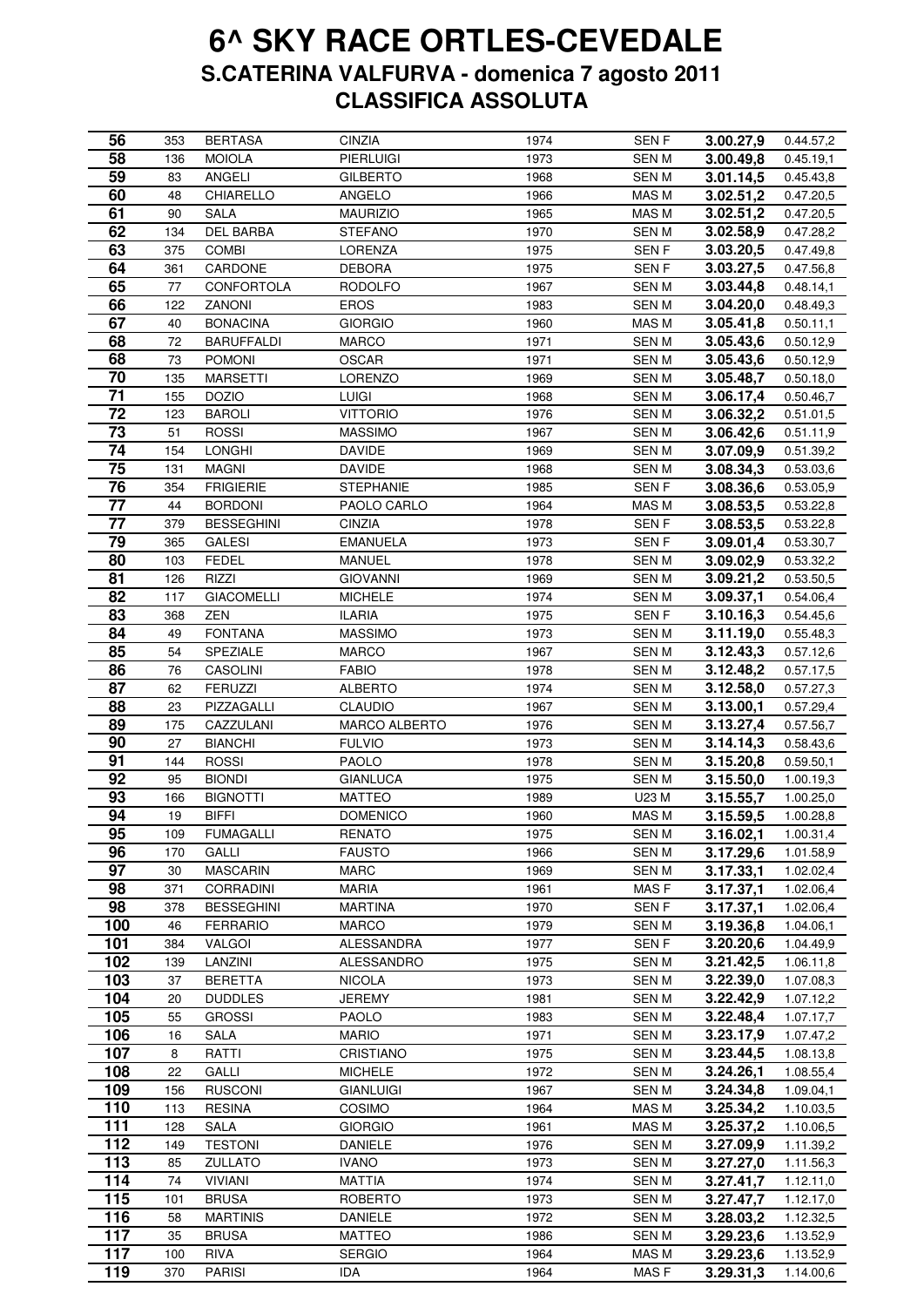| 120              | 84             | <b>TOGNOLI</b>       | <b>JACOPO</b>         | 1991 | U23 M            | 3.29.58,1 | 1.14.27,4 |
|------------------|----------------|----------------------|-----------------------|------|------------------|-----------|-----------|
| 121              | 14             | CASTELLI             | <b>GEROLAMO</b>       | 1950 | MAS M            | 3.30.14,9 | 1.14.44,2 |
| 122              | $\overline{7}$ | <b>BONIOTTI</b>      | <b>SILVANO</b>        | 1960 | MAS M            | 3.31.09,2 | 1.15.38,5 |
| 123              | 70             | ZANINI               | <b>RONNIE</b>         | 1976 | <b>SENM</b>      | 3.31.25,7 | 1.15.55,0 |
| 124              | 60             | <b>BARUTTI</b>       | <b>GIOVANNI</b>       | 1985 | <b>SENM</b>      | 3.31.40,1 | 1.16.09,4 |
| 125              | 26             | <b>STEFANUTO</b>     | <b>CLAUDIO</b>        | 1968 | <b>SENM</b>      | 3.31.49,2 | 1.16.18,5 |
| 126              | 366            | <b>BORTOLUZZI</b>    | LORENZA               | 1980 | SEN <sub>F</sub> | 3.32.01,7 | 1.16.31,0 |
| 127              | 178            | POZZI                | CRISTIAN              | 1982 | SEN M            | 3.32.38,0 | 1.17.07,3 |
| 128              | 377            | <b>FAIFER</b>        | CHIARA                | 1981 | SEN F            | 3.34.00,2 | 1.18.29,5 |
| 129              | 80             | <b>MARCHESINI</b>    | ANDREA                | 1969 | <b>SENM</b>      | 3.34.01,5 | 1.18.30,8 |
| 130              | 382            | REDAELLI             | AUGUSTA               | 1964 | MAS <sub>F</sub> | 3.35.09.1 | 1.19.38,4 |
| 131              |                | <b>VENTURA</b>       |                       |      |                  | 3.35.16,1 |           |
|                  | 115            |                      | <b>GIUSEPPE</b>       | 1961 | MAS M            |           | 1.19.45,4 |
| 132              | 111            | MANDELLI             | <b>MARCO AMBROGIO</b> | 1961 | MAS M            | 3.36.14,7 | 1.20.44,0 |
| 133              | 140            | <b>BALDINELLI</b>    | LUCA                  | 1975 | <b>SENM</b>      | 3.36.41,2 | 1.21.10,5 |
| $\overline{133}$ | 150            | <b>CONFORTI</b>      | RAFFAELE              | 1970 | <b>SENM</b>      | 3.36.41,2 | 1.21.10,5 |
| 135              | 369            | <b>COLOMBO</b>       | LAURA                 | 1975 | SEN <sub>F</sub> | 3.38.00,4 | 1.22.29,7 |
| 136              | 15             | <b>GIRONI</b>        | <b>ANDREA</b>         | 1967 | <b>SENM</b>      | 3.38.05,0 | 1.22.34,3 |
| 137              | 165            | <b>PIAZZA</b>        | <b>MASSIMO</b>        | 1966 | MAS M            | 3.38.42,6 | 1.23.11,9 |
| 138              | 163            | POZZI                | LUCA PAOLO            | 1970 | <b>SENM</b>      | 3.38.54,4 | 1.23.23,7 |
| 139              | 59             | MARELLI              | <b>MAURO</b>          | 1984 | SEN M            | 3.39.48,2 | 1.24.17,5 |
| 140              | 374            | <b>IZARD</b>         | <b>ARES</b>           | 1992 | U23 F            | 3.40.08,4 | 1.24.37,7 |
| 141              | 359            | <b>POZZI</b>         | <b>BRUNA</b>          | 1973 | SEN F            | 3.40.12,8 | 1.24.42,1 |
| 142              | 33             | <b>IACONA</b>        | <b>GAETANO</b>        | 1969 | SEN M            | 3.40.14,3 | 1.24.43,6 |
| 143              | 41             | <b>GIORDANO</b>      | <b>FRANCESCO</b>      | 1959 | MAS M            | 3.40.19,6 | 1.24.48,9 |
| 144              | 363            | <b>GIOVANNINI</b>    | <b>MARIKA</b>         | 1975 | <b>SENF</b>      | 3.41.35,9 | 1.26.05,2 |
| 144              | 364            | <b>SIMONI</b>        | <b>FRANCESCA</b>      | 1977 | SEN F            | 3.41.35,9 | 1.26.05,2 |
| 146              | 69             | DAL SANTO            | MANUEL                | 1975 | <b>SENM</b>      | 3.42.51,9 | 1.27.21,2 |
| 147              | 56             | MAGAGNOLI            | <b>LUCA</b>           | 1963 | MAS M            | 3.43.03,1 | 1.27.32,4 |
| 148              | 29             | <b>BESSEGHINI</b>    | <b>NICOLINO</b>       | 1949 | MAS M            |           |           |
|                  |                |                      |                       |      |                  | 3.43.21,2 | 1.27.50,5 |
| 149              | 88             | PIAZZI               | <b>PAOLO</b>          | 1963 | MAS M            | 3.43.22,8 | 1.27.52,1 |
| 150              | 75             | <b>PESENTI</b>       | <b>GIORGIO</b>        | 1956 | MAS M            | 3.43.51,0 | 1.28.20,3 |
| 151              | 17             | <b>RENZI</b>         | <b>DAVIDE</b>         | 1973 | <b>SENM</b>      | 3.46.19,6 | 1.30.48,9 |
| 152              | 177            | <b>TRITTONI</b>      | <b>ANDREA</b>         | 1972 | <b>SENM</b>      | 3.47.35,5 | 1.32.04,8 |
| 153              | 53             | MAZZOLI              | <b>LUCA</b>           | 1975 | <b>SENM</b>      | 3.48.02,6 | 1.32.31,9 |
| 154              | 67             | GARELLI              | <b>GIULIANO</b>       | 1970 | SEN M            | 3.48.27,5 | 1.32.56,8 |
| 155              | 130            | <b>TAGLIABUE</b>     | <b>GIOVANNI</b>       | 1950 | MAS M            | 3.48.37,3 | 1.33.06,6 |
| 156              | 18             | <b>BIFFI</b>         | <b>GIANPAOLO</b>      | 1968 | SEN M            | 3.49.46,7 | 1.34.16,0 |
| 157              | 121            | DEI CAS              | <b>FRANCO</b>         | 1962 | MAS M            | 3.50.51,7 | 1.35.21,0 |
| 158              | 162            | <b>FRANCESCHETTI</b> | <b>ADRIANO</b>        | 1970 | <b>SENM</b>      | 3.51.07,2 | 1.35.36,5 |
| 159              | 38             | PELLEGATA            | <b>LUCA</b>           | 1977 | <b>SENM</b>      | 3.51.10,8 | 1.35.40,1 |
| 160              | 143            | <b>FRATTINI</b>      | <b>STEFANO</b>        | 1968 | <b>SENM</b>      | 3.51.16,7 | 1.35.46,0 |
| 161              | 34             | <b>ROCCATO</b>       | <b>MAURIZIO</b>       | 1969 | <b>SENM</b>      | 3.52.18,5 | 1.36.47,8 |
| 162              | 360            | <b>BERTASA</b>       | <b>IVANA</b>          | 1972 | <b>SENF</b>      | 3.52.27,7 | 1.36.57,0 |
| 163              | 24             | <b>TAGLIETTI</b>     | <b>PAOLO</b>          | 1955 | MAS M            | 3.55.34,2 | 1.40.03,5 |
| 164              | 383            | BUZZETTI             | <b>SILVIA</b>         | 1975 | SEN <sub>F</sub> | 3.56.09,1 | 1.40.38,4 |
| 165              | 81             | ZANONI               | WALTER                | 1970 | <b>SEN M</b>     | 3.57.15,3 | 1.41.44,6 |
| 166              | 11             | <b>CHIESA</b>        | <b>DAVIDE</b>         | 1968 | SEN M            | 3.59.29,5 | 1.43.58,8 |
| 167              | 96             | CATTANEO             | MATTIA                | 1977 | <b>SENM</b>      | 4.01.33,2 | 1.46.02,5 |
| 168              | 10             | <b>MANDELLI</b>      | CHRISTIAN             | 1968 | SEN M            | 4.01.35,9 | 1.46.05,2 |
|                  |                |                      |                       |      |                  |           |           |
| 169              | 161            | <b>BORGHI</b>        | LUCA                  | 1982 | SEN M            | 4.01.56,4 | 1.46.25,7 |
| 170              | 385            | ORLANDO              | <b>MARIA</b>          | 1972 | SEN F            | 4.02.20,6 | 1.46.49,9 |
| 171              | 39             | <b>CORTI</b>         | <b>DAVIDE</b>         | 1982 | <b>SENM</b>      | 4.02.23,7 | 1.46.53,0 |
| 172              | 381            | <b>GRAY</b>          | <b>BIANCA</b>         | 1969 | <b>SENF</b>      | 4.05.19,7 | 1.49.49,0 |
| 173              | 21             | <b>PETERLINI</b>     | <b>ANTONIO</b>        | 1963 | MAS M            | 4.08.38,1 | 1.53.07,4 |
| 174              | 372            | <b>SALA</b>          | <b>CARMEN</b>         | 1966 | MAS F            | 4.11.43,3 | 1.56.12,6 |
| 175              | 9              | POZZI                | <b>STEFANO</b>        | 1969 | <b>SENM</b>      | 4.12.04,2 | 1.56.33,5 |
| 176              | 79             | <b>FERRARI</b>       | <b>MARIANO</b>        | 1939 | MAS M            | 4.22.22,1 | 2.06.51,4 |
| 177              | 164            | PIAZZA               | <b>ROBERTO</b>        | 1968 | <b>SENM</b>      | 4.27.22,7 | 2.11.52,0 |
| 178              | 93             | <b>VALTORTA</b>      | VALENTINO             | 1957 | MAS M            | 4.28.43,0 | 2.13.12,3 |
| 179              | 367            | <b>SACCHI</b>        | <b>DANIELA</b>        | 1970 | SEN <sub>F</sub> | 4.34.23,2 | 2.18.52,5 |
| 180              | 87             | <b>FOLETTI</b>       | LUCA MARIA            | 1963 | MAS M            | 4.35.48,3 | 2.20.17,6 |
|                  |                |                      |                       |      |                  |           |           |
| 181              | 94             | BUTTI                | <b>MARIO</b>          | 1947 | MAS M            | 4.35.55,1 | 2.20.24,4 |